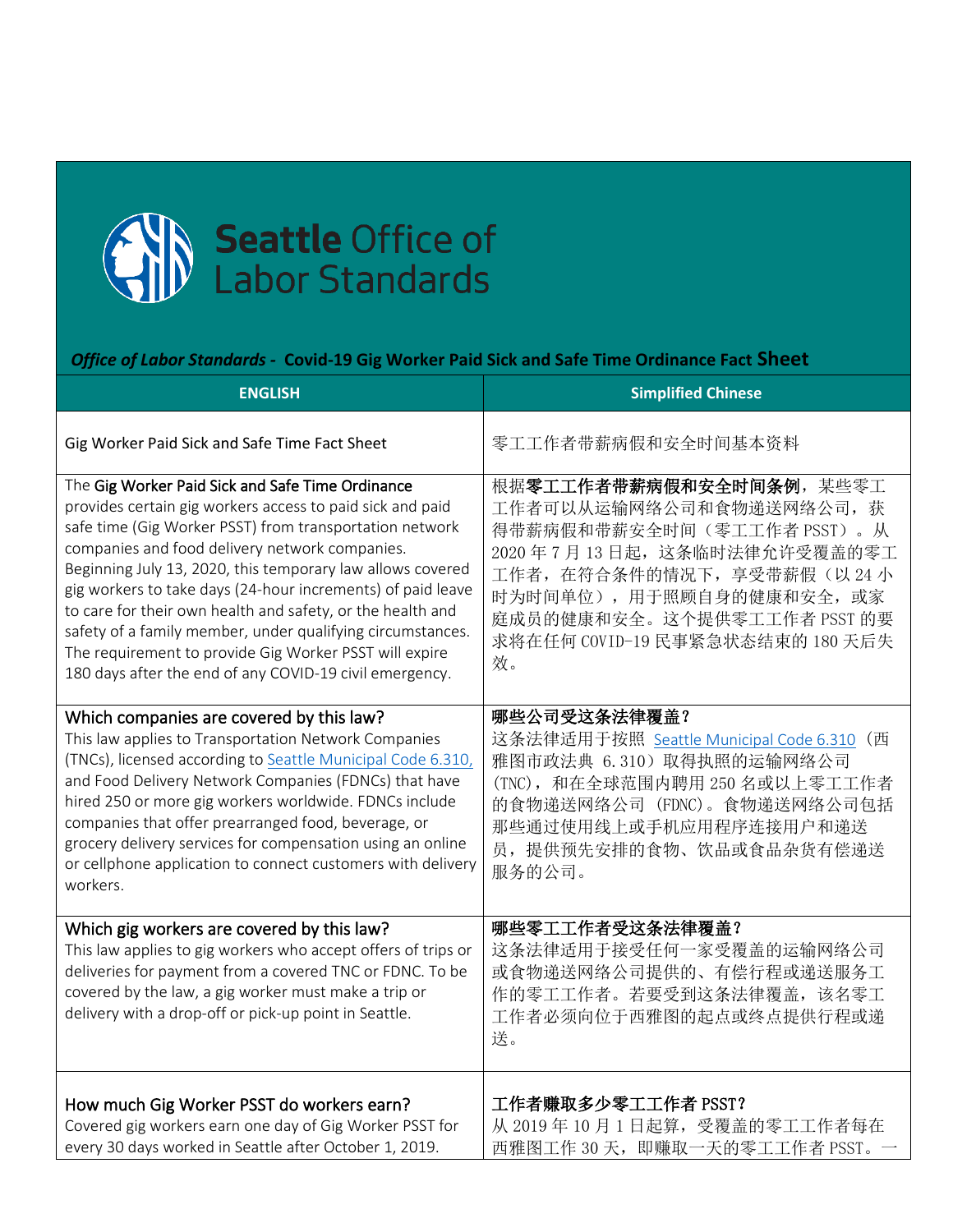| Each day with at least one pick-up or drop-off in Seattle<br>counts towards accrual.<br>Hiring entities also have the option to provide five days of<br>Gig Worker PSST, instead of calculating the standard<br>accrual, for the period between October 1, 2019 and July<br>13, 2020. Gig workers can consult their company's Gig<br>Worker PSST policy, or their monthly accrual notifications,<br>to find out which calculation applies to them.<br>Hiring entities must notify covered gig workers of their<br>accrued, reduced and available balance of Gig Worker PSST<br>at least once a month.                                                                                                                                                                                                                                                                                                                                                                                                                                                                                                             | 天当中若有最少一个位于西雅图的起点或终点, 即可<br>计算该天。<br>雇用单位亦可就 2019年10月1日至 2020年7月13<br>日这段时间, 提供 5 天的零工工作者 PSST, 以代替使<br>用标准算法累计。零工工作者可以参阅其公司的零工<br>工作者 PSST 政策, 或其每月累计通知, 以了解对其适<br>用的算法。<br>雇用单位必须至少每月一次, 通知受覆盖的零工工作<br>者其零工工作者 PSST 所累计、减少和剩余的时间。                                                                                                                                                                                                                                                                  |
|-------------------------------------------------------------------------------------------------------------------------------------------------------------------------------------------------------------------------------------------------------------------------------------------------------------------------------------------------------------------------------------------------------------------------------------------------------------------------------------------------------------------------------------------------------------------------------------------------------------------------------------------------------------------------------------------------------------------------------------------------------------------------------------------------------------------------------------------------------------------------------------------------------------------------------------------------------------------------------------------------------------------------------------------------------------------------------------------------------------------|------------------------------------------------------------------------------------------------------------------------------------------------------------------------------------------------------------------------------------------------------------------------------------------------------------------------------------------------------------------------------------------------------------------------------------------------------------------------------------------------------|
| How much does a worker get paid for a day of Gig<br><b>Worker PSST?</b><br>Gig workers are paid for PSST based on their "average daily<br>compensation," calculated by the following steps:<br>Determine the gig worker's highest-earning<br>1.<br>calendar month since October 1, 2019, only looking at<br>days with work (at least one pick-up or drop-off) in Seattle.<br>Include all payments, bonuses, commissions, and tips.<br>Calculate the average earnings for days worked in<br>2.<br>Seattle in that highest-earning calendar month. Take the<br>total earnings and divide by the number of days.                                                                                                                                                                                                                                                                                                                                                                                                                                                                                                     | 零工工作者的零工工作者 PSST 日薪是多少?<br>零工工作者的 PSST 薪酬根据其"平均每日报酬"而<br>定,用以下步骤计算:<br><u>判定该零工工作者从 2019 年 10 月 1 日起, 收</u><br>$\mathbf{1}$ .<br>入最高的日历月,只算入在西雅图工作(有最少一个<br>位于西雅图的起点或终点)的日子。包括所有的付<br>薪、奖金、佣金和小费。<br>2.<br>计算该收入最高的日历月内, 所有在西雅图工<br>作的日子的平均收入。用总收入除以天数。                                                                                                                                                                                                                                              |
| When can a gig worker use Gig Worker PSST?<br>A gig worker can start using Gig Worker PSST after they<br>have accrued their first day, if they have worked for the<br>hiring entity in Seattle within the previous 90 days. A gig<br>worker can use paid sick and safe time to care for<br>themselves or a family member under the following<br>circumstances:<br>For care related to mental or physical illness, injury<br>$\bullet$<br>or health condition, medical appointment, or<br>preventive medical care;<br>When the hiring entity has suspended or<br>discontinued operations by order of a public<br>official to limit exposure to an infectious agent,<br>biological toxin, or hazardous material;<br>When a gig worker's family member's school or<br>place of care has been closed;<br>When the hiring entity has reduced, suspended, or<br>otherwise discontinued operations for any health-<br>or safety-related reason; or<br>For reasons related to domestic violence, sexual<br>$\bullet$<br>assault or stalking that affect the gig worker or the<br>gig worker's family or household member. | 零工工作者可以在什么时候使用零工工作者 PSST?<br>零工工作者可以在累计入一天以后, 使用其零工工作<br>者 PSST, 前提是在使用以前的 90 天内, 有为该雇用单<br>位在西雅图工作。零工工作者可在下列的情况, 使用<br>带薪病假和安全时间, 以照顾自己或家庭成员:<br>与心理或生理疾病、受伤或健康状况相关的护<br>$\bullet$<br>理, 医疗预约, 或预防性质的医疗护理;<br>其雇用单位被公职人员出于限制传染源、生物<br>毒素或有害物质的暴露的目的, 下令暂停或停<br>止运营;<br>其家庭成员的学校或照顾机构关闭;<br>其雇用单位就任何健康或安全相关的理由, 减<br>少、暂停或停止运营;或<br>因家庭暴力、性侵犯或缠扰相关的原因, 自<br>身、其家庭或同住成员受到影响。<br>如零工工作者要求多于三个连续日的零工工作者<br>PSST, 雇用单位可以要求获得合理的信息, 用于核实<br>该名零工工作者是出于覆盖范围内的理由休假。雇用<br>单位不可询问使用的性质, 只可询问该理由是否是经<br>认可的理由。 |
| If a gig worker requests more than three consecutive days<br>of Gig Worker PSST, a hiring entity may request reasonable                                                                                                                                                                                                                                                                                                                                                                                                                                                                                                                                                                                                                                                                                                                                                                                                                                                                                                                                                                                           |                                                                                                                                                                                                                                                                                                                                                                                                                                                                                                      |